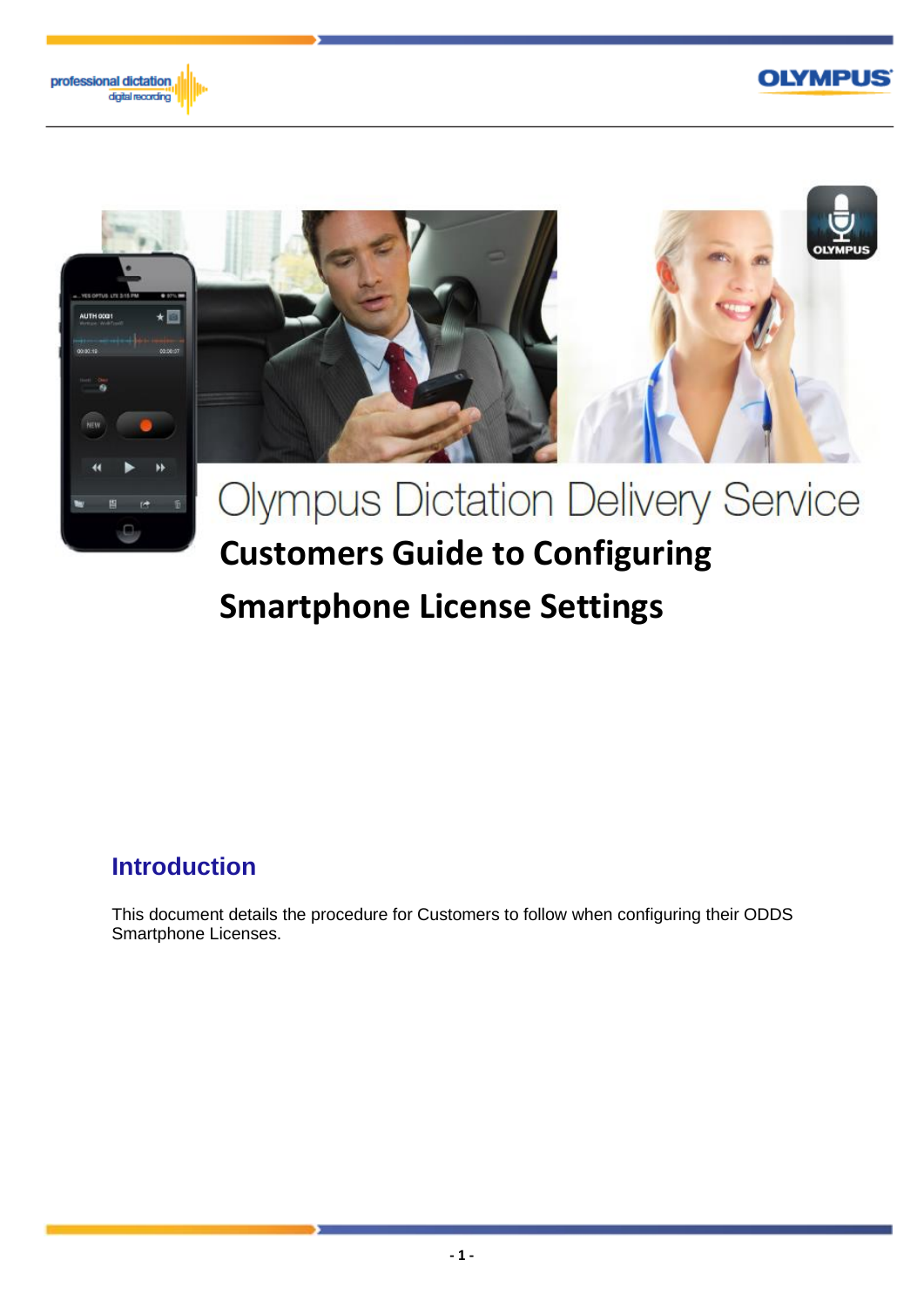



# **Configuring a New Smartphone App Settings**

From the Dashboard, select [New Smartphone App Licence Settings]



In the Smartphone List select a license from the list of Standard Licenses by checking the box next to an unassigned license.

|   | <b>UUID</b>    |         |     |         | Model Version E-mail Last Connected License Activate |     |          | <b>Purchased</b> | Expiration | <b>Delivery</b> | Format          | Encryption   | Author  | <b>Worktype List</b>     |
|---|----------------|---------|-----|---------|------------------------------------------------------|-----|----------|------------------|------------|-----------------|-----------------|--------------|---------|--------------------------|
| - | Standard       | $\sim$  |     |         |                                                      | 5   | 0        | 14/10/2013       | 14/10/2014 |                 | $\sim$          |              |         | $\overline{\phantom{a}}$ |
|   | <b>IV</b><br>. | ---     |     |         | ---                                                  | --- | $-$      | 14/10/2013       | 14/10/2014 | E-mail          | DS2(QP)         | High(256bit) | ---     | ---                      |
|   | $\cdots$       | ---     | --- |         | ---                                                  | --- | $\cdots$ | 14/10/2013       | 14/10/2014 | E-mail          | $DS2$ (QP)      | High(256bit) | ---     | ---                      |
|   | $\sim$         | ---     | --- | ---     | ---                                                  | --- | $\sim$   | 14/10/2013       | 14/10/2014 | E-mail          | <b>DS2 (QP)</b> | High(256bit) | ---     | $-$                      |
|   | $\sim$         | $- - -$ | --- | $- - -$ | $- - -$                                              | --- | $\sim$   | 14/10/2013       | 14/10/2014 | E-mail          | DS2 (QP)        | High(256bit) | $- - -$ | $\sim$                   |
|   | -              | ---     | --- | ---     | ---                                                  | --- | ---      | 14/10/2013       | 14/10/2014 | E-mail          | DS2(QP)         | High(256bit) | $-$     | ---                      |

**Note:** An unassigned license will not have an E-mail listed in the above table.

#### Press the [Edit] Button.

```
New Smartphone App Licence
Settings
   To configure the settings of a new
   smartphone app licence, select the
   new licences from the Smartphone
   List, and click the Edit button
   below.
                               Edit
```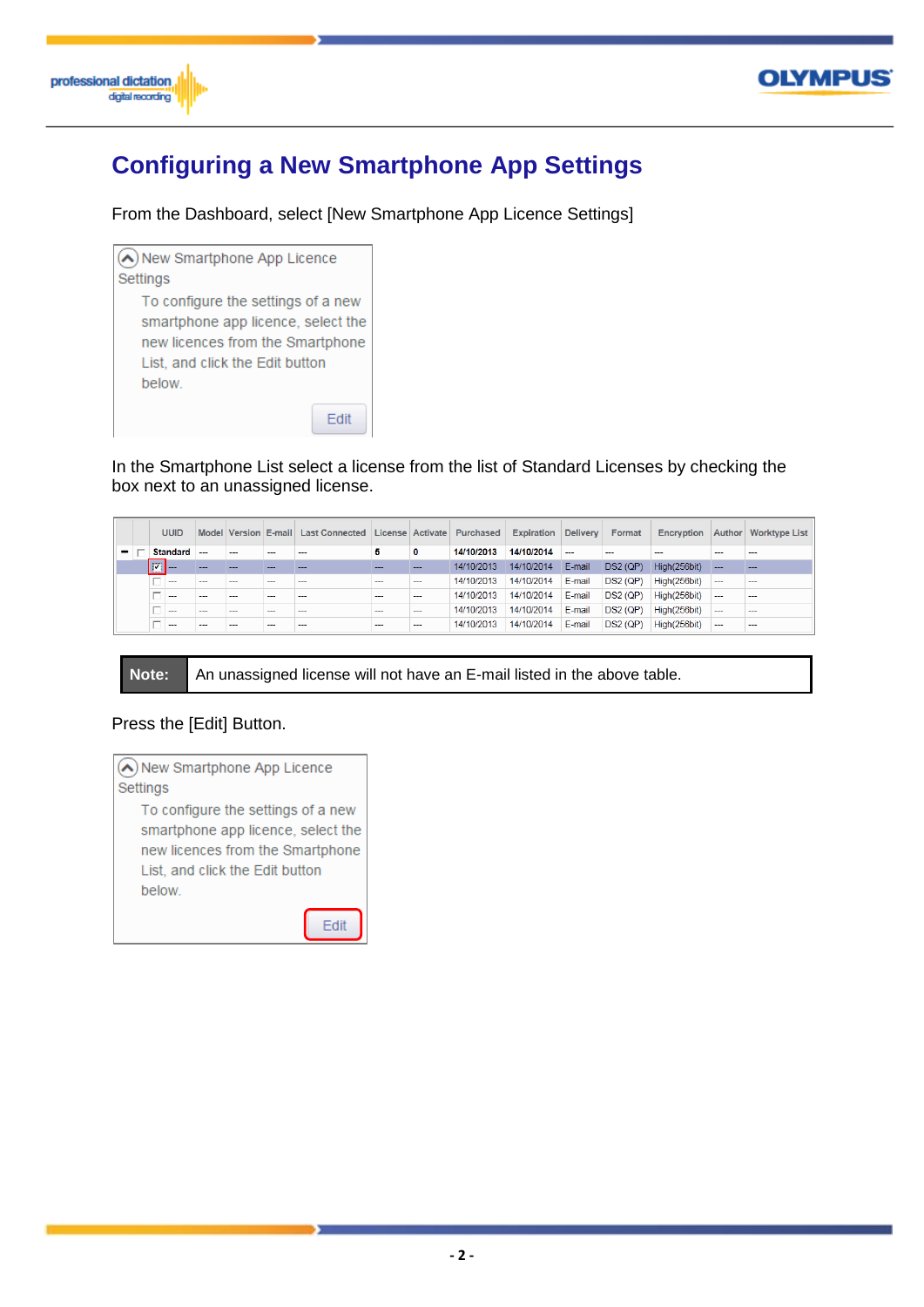



The Edit Blank Smartphone Window will be displayed. Here you are able to configure the desired settings for the new smartphone app licence.

| <b>Edit Blank Smartphone</b>              | ×                                                                                           |
|-------------------------------------------|---------------------------------------------------------------------------------------------|
| <b>License Type</b>                       | 9 licenses available<br>Standard<br>7                                                       |
| <b>E-mail Address</b>                     | Specify the Author's e-mail address. This address is used to activate the user's<br>license |
|                                           | $\sim$                                                                                      |
| <b>Delivery</b>                           | <b>■ E-mail ● FTP ● Prompt</b>                                                              |
| <b>Recipient E-mail</b><br><b>Address</b> | $\sim$                                                                                      |
|                                           | E-mail Settings                                                                             |
| Format                                    | $\circ$ DSS $\circ$ DS2 (SP) $\circ$ DS2 (QP)                                               |
| <b>Encryption</b>                         | $\circ$ No $\circ$ Standard(128bit) $\circ$ High(256bit)                                    |
| Password                                  | Type from 4 to 16 characters.                                                               |
| <b>Confirm Password</b>                   |                                                                                             |
| <b>Author ID</b>                          |                                                                                             |
| <b>Worktype List</b>                      | ۰<br>Edit<br>Add<br>Remove<br>k.                                                            |
|                                           | <b>Back</b><br><b>Next</b><br>Close<br><b>Apply</b>                                         |

# **Assigning an E-mail Address**

Each user must be assigned a unique e-mail address for their smartphone license. This e-mail address has two roles: one is to identify the user, and the other is to receive delivery error email notifications.

1. From the Edit Smartphone Window, Enter in the email address of the user manually into the field next to 'E-mail Address', or press the [...] Button to add it to your Address Book.

| <b>Edit Blank Smartphone</b> |                                                                                              |  |  |  |  |  |  |  |
|------------------------------|----------------------------------------------------------------------------------------------|--|--|--|--|--|--|--|
| <b>License Type</b>          | 9 licenses available<br>Standard                                                             |  |  |  |  |  |  |  |
| <b>E-mail Address</b>        | Specify the Author's e-mail address. This address is used to activate the user's<br>license. |  |  |  |  |  |  |  |
|                              | christina.popoff@olympusimaging.com<br><b>Contract</b>                                       |  |  |  |  |  |  |  |

2. The Address Book Window will be shown. Press the [New Contact] Button.

| <b>Address Book</b> |                       | ×            |
|---------------------|-----------------------|--------------|
| Address Book:       |                       | Import       |
| Name                | <b>E-mail Address</b> |              |
|                     | Ш                     |              |
| <b>New Contact</b>  | Edit                  | Delete       |
|                     |                       | OK<br>Cancel |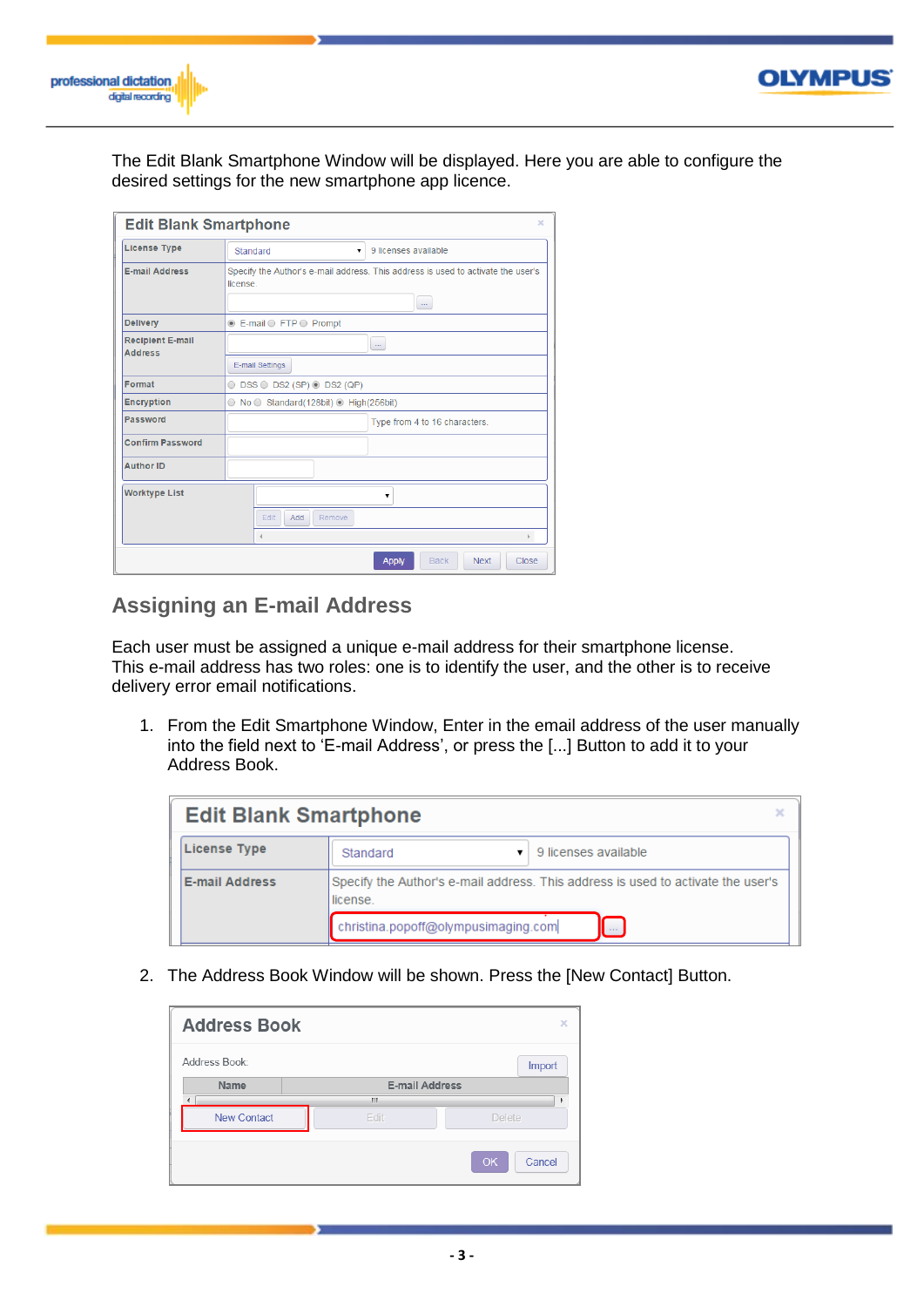



**OLYMPUS** 

| <b>New Contact</b> |                         | ×      |
|--------------------|-------------------------|--------|
| *Display Name      | John Smith              |        |
| *E-mail Address    | OIASCustomer6@gmail.com |        |
|                    | OK                      | Cancel |

4. The user's email address details will now be displayed in the Address Book. Highlight the user from the list and press the [OK] Button to continue.

| <b>Address Book</b> | ×                       |               |
|---------------------|-------------------------|---------------|
| Address Book:       |                         | Import        |
| Name                | <b>E-mail Address</b>   |               |
| John Smith          | OIASCustomer6@gmail.com |               |
| ∢                   | ш                       | Þ             |
| <b>New Contact</b>  | Edit                    | <b>Delete</b> |
|                     |                         | Cancel<br>OK  |

## **Setting the Delivery Method of Dictations**

This option will allow you to select the desired delivery method of dictation files. You can choose from E-mail, FTP or Prompt. The Prompt option will allow the Smartphone user to select from either E-Mail or FTP when they send a dictation from the Olympus Dictation App.

#### **E-mail Delivery Settings**

From the radio button options next to 'Delivery' select E-mail. Should you have a single recipient you can manually type the recipient's e-mail address into the field next to 'Recipient E-mail Address'.

| <b>Delivery</b>                           | $\bigcirc$ E-mail $\bigcirc$ FTP $\bigcirc$ Prompt           |  |
|-------------------------------------------|--------------------------------------------------------------|--|
| <b>Recipient E-mail</b><br><b>Address</b> | christina.popoff@olympusimaging<br>$\mathbf{r} = \mathbf{r}$ |  |
|                                           | E-mail Settings                                              |  |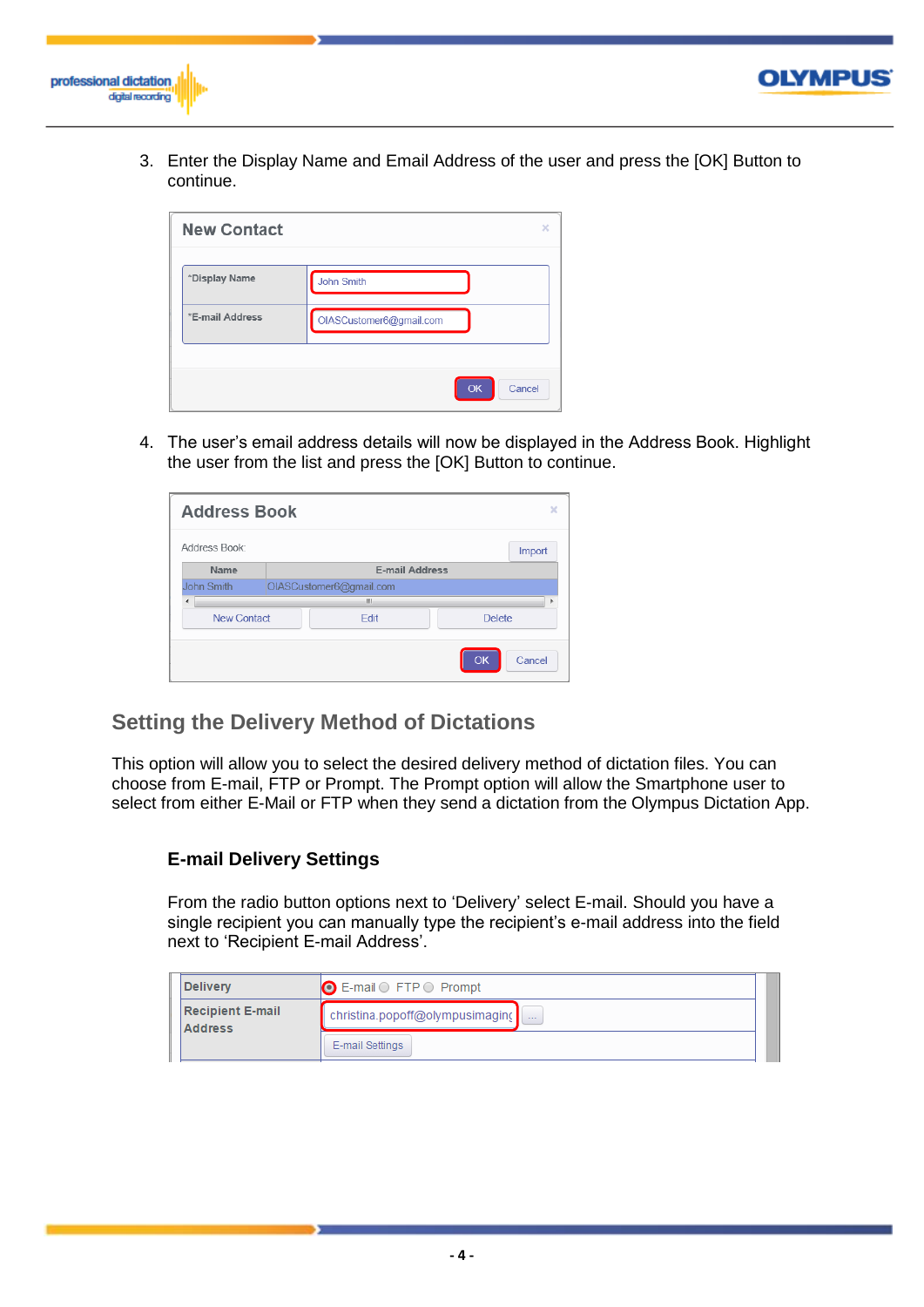



Alternatively, should you have a multiple recipients press the [E-mail Settings] button to add recipients to the Address Book.

| <b>Delivery</b>                           | $\circ$ E-mail $\circ$ FTP $\circ$ Prompt |
|-------------------------------------------|-------------------------------------------|
| <b>Recipient E-mail</b><br><b>Address</b> | <b>STATE</b>                              |
|                                           | E-mail Settings                           |

The E-mail Settings Window is shown. Press the [TO] Button to select a recipient.

| <b>E-mail Settings</b> |                                                 | ×            |
|------------------------|-------------------------------------------------|--------------|
| <b>TO</b><br>CC        |                                                 |              |
| <b>BCC</b>             |                                                 |              |
| Subject:               | <b>Dictation</b>                                |              |
|                        | Sent from Olympus Dictation Delivery<br>System. |              |
| Message:               |                                                 |              |
|                        |                                                 | OK<br>Cancel |

In the following E-mail Address Window, select a recipient from the Address Book and press the [TO:->] Button. Repeat this process to add [CC:->] or [BCC:->] recipients. Press the [OK] Button to continue.

| <b>E-mail Address</b>                          |                                                      |               | $\pmb{\times}$                                                                                          |  |
|------------------------------------------------|------------------------------------------------------|---------------|---------------------------------------------------------------------------------------------------------|--|
| Address Book:                                  |                                                      | Import        | Message Recipients:                                                                                     |  |
| Name                                           | E-mail Address<br>John Smith OIASCustomer6@gmail.com |               | John Smith<br>TO:<br>$\blacktriangle$                                                                   |  |
| $\overline{\phantom{0}}$<br><b>New Contact</b> | $^{\rm{III}}$<br>Edit                                | <b>Delete</b> | $\overline{\mathbf{v}}$<br>A<br>CC:<br>$\overline{\nabla}$<br>$BCC$ :-><br>A<br>$\sim$<br><b>Delete</b> |  |
|                                                |                                                      |               | Cancel<br>OK                                                                                            |  |

# **Note:**

If an intended recipient is not available from the Address Book, press the [New Contact] Button and follow steps 2. to 3. of 'Assigning an E-Mail Address'.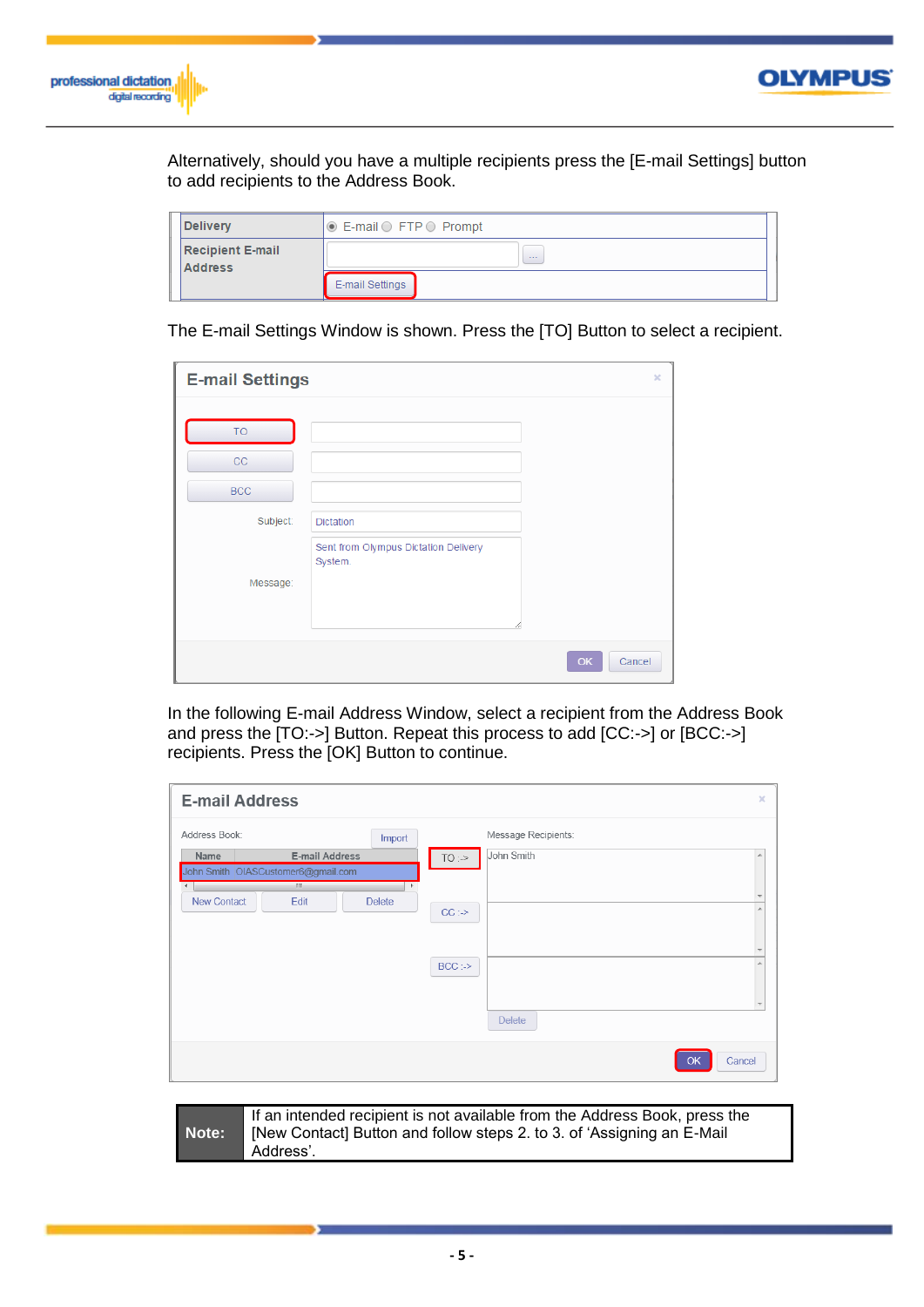



Should you wish to you can change the default Subject and Message Body. This will be received by all recipients entered. Press the [OK] Button to save your settings.

| <b>E-mail Settings</b> |                                     | ×      |
|------------------------|-------------------------------------|--------|
|                        |                                     |        |
| <b>TO</b>              | John Smith,                         |        |
| <b>CC</b>              |                                     |        |
| <b>BCC</b>             |                                     |        |
| Subject:               | <b>Olympus Smartphone Dictation</b> |        |
|                        | Please Transcribe, Thank you.       |        |
| Message:               |                                     |        |
|                        |                                     |        |
|                        |                                     |        |
|                        | OK                                  | Cancel |

#### **FTP Delivery Settings**

From the radio button options next to 'Delivery' select [FTP]. The 'FTP Profile' section will be shown below. Press the [Add] button.

| <b>Delivery</b>    |      | © E-mail● FTP © Prompt |  |
|--------------------|------|------------------------|--|
| <b>FTP Profile</b> |      |                        |  |
|                    | Edit | Add Remove             |  |

The FTP Profile Window is shown. Here the details of the users FTP server can be configured and a directory for their dictation can be chosen. Press the [OK] button to confirm the settings.

| <b>FTP Profile</b>        |                 | × |
|---------------------------|-----------------|---|
|                           |                 |   |
| Profile Name:             | John FTP        |   |
| Login Information         |                 |   |
| Login ID:                 | John FTP        |   |
| Password:                 |                 |   |
| <b>Server Information</b> |                 |   |
| Protocol:                 | <b>FTP</b><br>▼ |   |
| Address:                  | ftp.johnhq.com  |   |
| Port:                     | 21              |   |
| Passive Mode: 0           |                 |   |
|                           | Cancel          |   |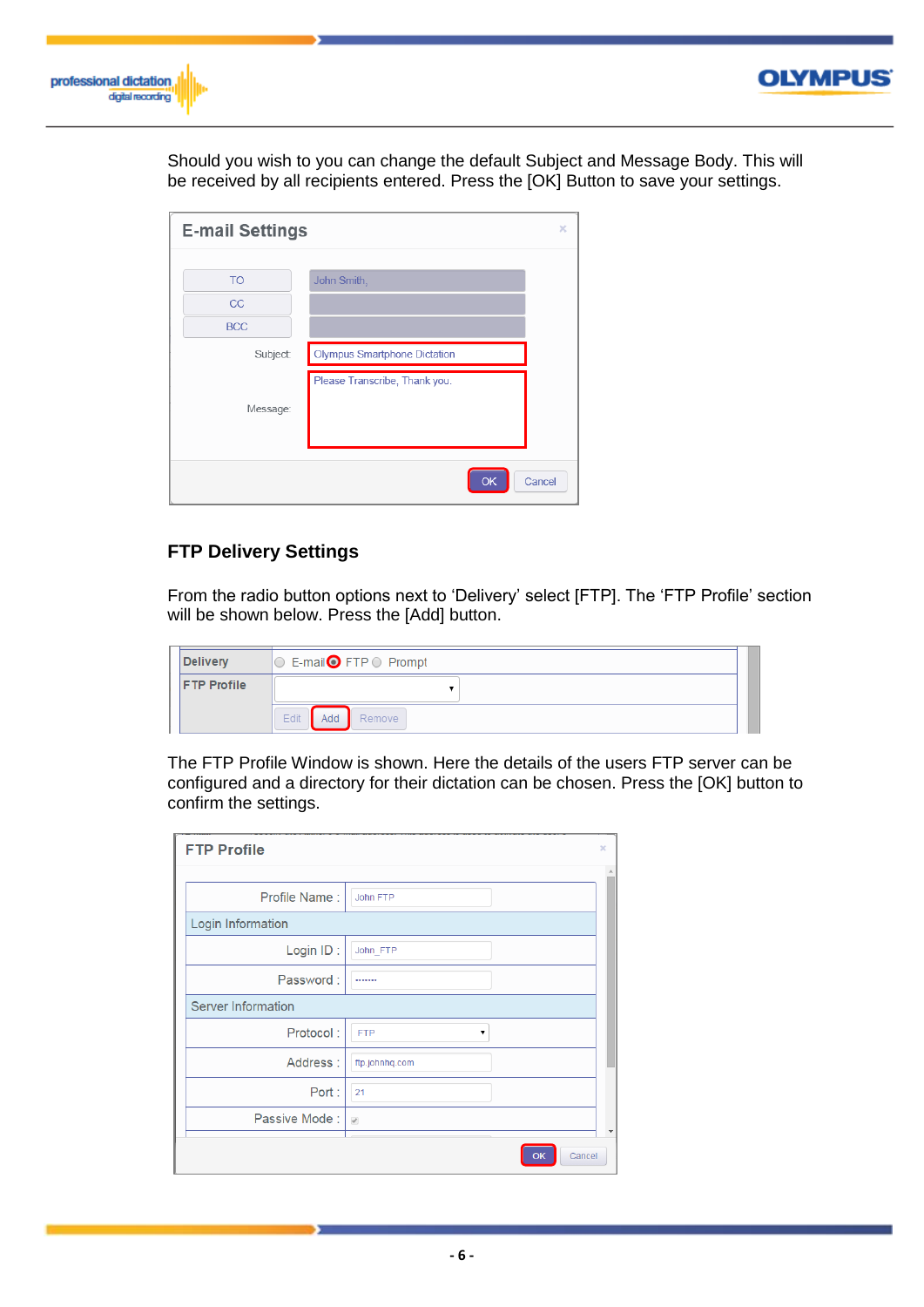



#### **Prompt Delivery Settings**

If Prompt is selected in the 'Delivery' option you will need to configure both the Recipient E-mail Address and FTP Profile settings. Please follow the above procedure to configure both these settings.

| <b>Delivery</b>                           | ◯ E-mail ⊙ FTPO Prompt |
|-------------------------------------------|------------------------|
| <b>Recipient E-mail</b><br><b>Address</b> | <b>COMPANY</b>         |
|                                           | E-mail Settings        |
| <b>FTP Profile</b>                        |                        |
|                                           | Edit<br>Remove<br>Add  |

# **File Format and Encryption Settings**

Dictation files can be sent in either DSS or DSS Pro (.DS2) format. DSS Pro files can be encrypted in Standard (128 Bit) or High (256 Bit) encryption. An encryption password must be set.

Choose a file format from the radio button options. Should an Encryption level be selected, you will need to specify a password for decryption.

| Format                  | $DSS \bigcirc$ DS2 (SP) $\bigcirc$ DS2 (QP) |
|-------------------------|---------------------------------------------|
| Encryption              | No Standard (128bit) de High (256bit)       |
| Password                | Type from 4 to 16 characters.               |
| <b>Confirm Password</b> |                                             |

Nominate a password that is 4 to 16 characters in length. The password must be the same for both the 'Password' and 'Confirm Password' fields.

## **Author ID Setting**

The Author Setting allows you to set the Author ID for the Smartphone user. This Author ID will be registered in the Job Data of all dictation files for the user.

|--|

The first 4 characters of the Author ID will be used for the first part of dictation file name. (e.g. *JSMI*0010.DS2)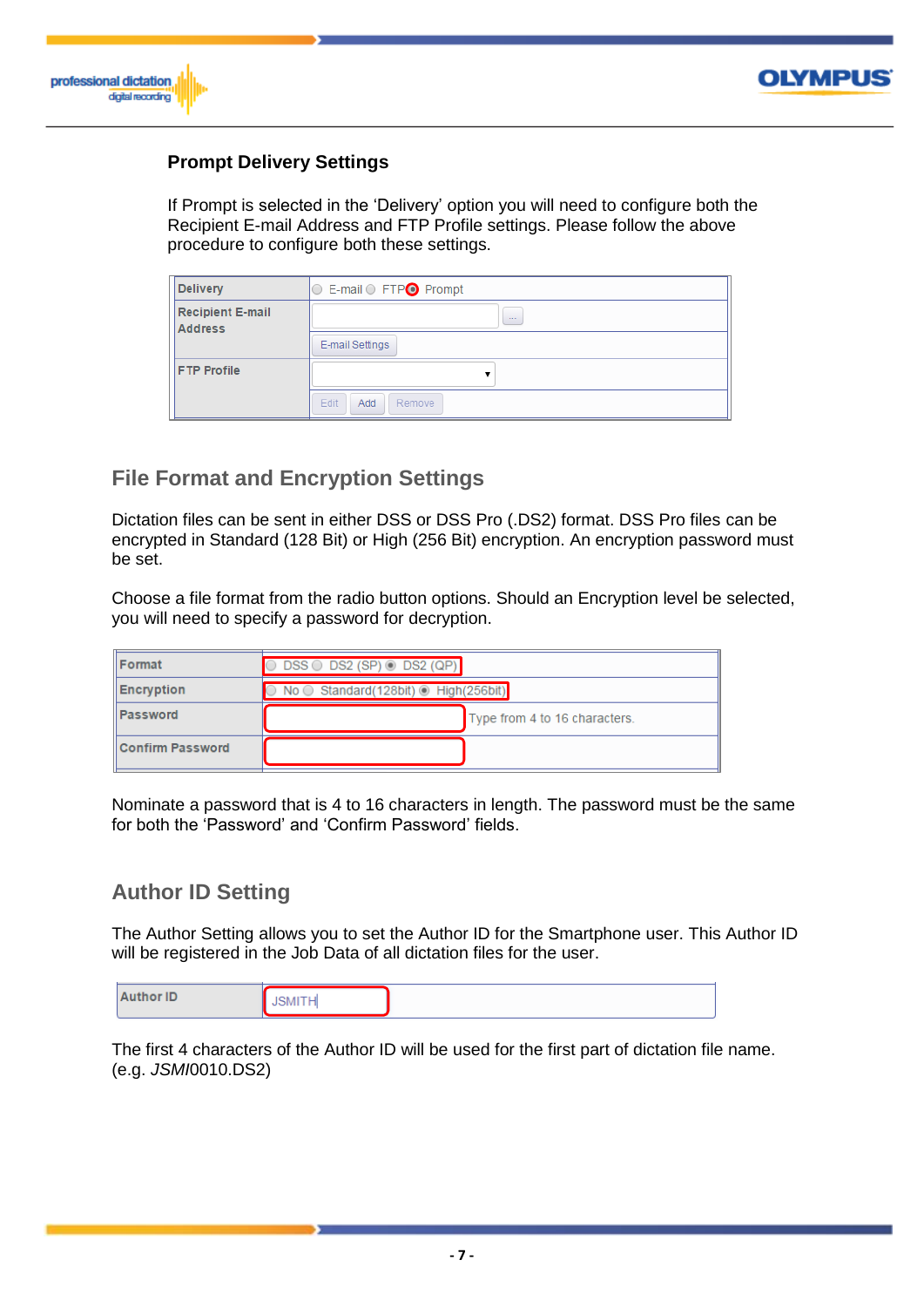



# **Configuring a Worktype List**

Worktype IDs, like Author IDs are used to classify dictation files. This allows for easier management of dictation files by transcriptionists. You are able to pre-configure Lists of Worktype IDs within the Olympus Dictation Portal.

Press the [Add] Button to create a new Worktype List.

| <b>Worktype List</b> |                    |  |
|----------------------|--------------------|--|
|                      | Add Remove<br>Edit |  |
|                      |                    |  |

The Add Worktype List Window is shown. Enter in the name of your List and press the [Add] Button.

| <b>Add Worktype List</b><br>×                   |              |  |  |  |  |  |  |  |  |
|-------------------------------------------------|--------------|--|--|--|--|--|--|--|--|
| <b>Worktype List</b>                            | Conveyancing |  |  |  |  |  |  |  |  |
| Worktype<br>Edit<br>Add<br>Remove<br>Up<br>Down |              |  |  |  |  |  |  |  |  |
|                                                 |              |  |  |  |  |  |  |  |  |

In the Add Worktype Window specify the name of the Worktype ID and press the [OK] Button.

| <b>Add Worktype</b> |        | ×                   |
|---------------------|--------|---------------------|
| Worktype            | LETTER |                     |
|                     |        | <b>OK</b><br>Cancel |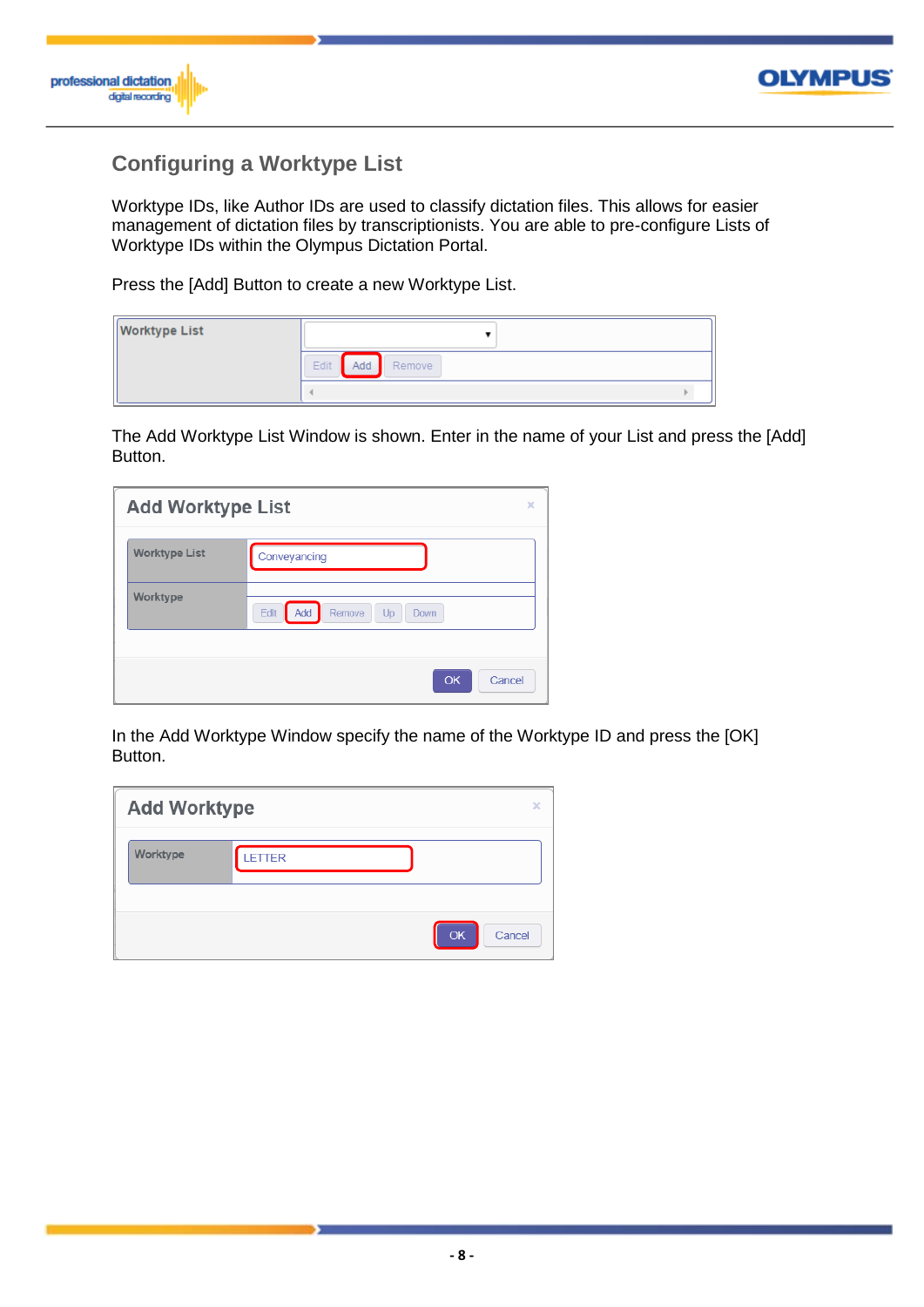

# **OLYMPUS**

The specified Worktype ID will now be shown in the Add Worktype List Window. Repeat the same process to add additional Worktype IDs and press the [OK] Button to continue.

| <b>Add Worktype List</b><br>× |                                     |  |  |  |  |  |  |  |  |
|-------------------------------|-------------------------------------|--|--|--|--|--|--|--|--|
| <b>Worktype List</b>          | Conveyancing                        |  |  |  |  |  |  |  |  |
| Worktype                      | LETTER                              |  |  |  |  |  |  |  |  |
|                               | <b>MEMO</b>                         |  |  |  |  |  |  |  |  |
|                               | <b>REPORT</b>                       |  |  |  |  |  |  |  |  |
|                               | <b>EMAIL</b>                        |  |  |  |  |  |  |  |  |
|                               | <b>FAX</b>                          |  |  |  |  |  |  |  |  |
|                               | Add<br>Remove<br>Up<br>Edit<br>Down |  |  |  |  |  |  |  |  |
|                               |                                     |  |  |  |  |  |  |  |  |
|                               | Cancel<br>OK                        |  |  |  |  |  |  |  |  |

Once back in the Edit Smartphone Window choose the newly configured Worktype List from the drop down list.

| <b>Worktype List</b> | Conveyancing<br>$\blacktriangledown$ |
|----------------------|--------------------------------------|
|                      | Edit<br>Add<br>Remove                |
|                      | <b>LETTER</b>                        |
|                      | <b>MEMO</b>                          |
|                      | <b>REPORT</b>                        |
|                      | <b>EMAIL</b>                         |
|                      | <b>FAX</b>                           |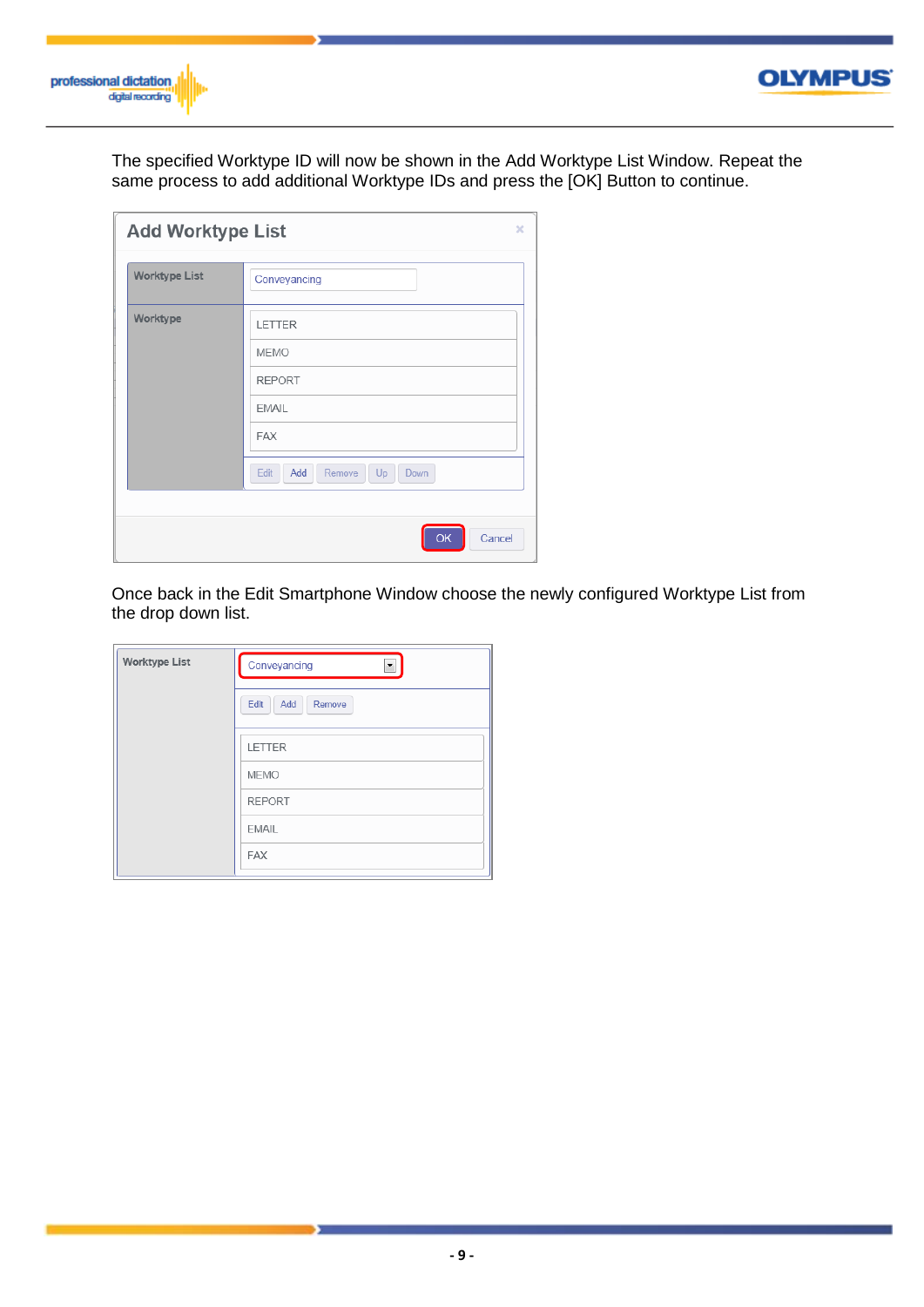



# **Saving your Configured Settings**

You can review your configured settings from the Edit Blank Smartphone Window. Press the [Apply] Button to save your configured Smartphone settings. Alternatively if you wish to configure another new smartphone app license, press the [Next] button.

| <b>Edit Blank Smartphone</b>              |                                        |                                               |                |                            | ×                                |  |  |  |  |  |  |
|-------------------------------------------|----------------------------------------|-----------------------------------------------|----------------|----------------------------|----------------------------------|--|--|--|--|--|--|
|                                           |                                        | author@jsmith.com.au                          | $\bar{\omega}$ |                            |                                  |  |  |  |  |  |  |
| <b>Delivery</b>                           |                                        | <b>E-mail O FTP O Prompt</b>                  |                |                            |                                  |  |  |  |  |  |  |
| <b>Recipient E-mail</b><br><b>Address</b> |                                        | typist@jsmith.com.au                          | $\ldots$       |                            |                                  |  |  |  |  |  |  |
|                                           | E-mail Settings                        |                                               |                |                            |                                  |  |  |  |  |  |  |
| Format                                    |                                        | $\circ$ DSS $\circ$ DS2 (SP) $\circ$ DS2 (QP) |                |                            |                                  |  |  |  |  |  |  |
| <b>Encryption</b>                         | ◯ No ◯ Standard(128bit) ⊙ High(256bit) |                                               |                |                            |                                  |  |  |  |  |  |  |
| Password                                  |                                        | Type from 4 to 16 characters.                 |                |                            |                                  |  |  |  |  |  |  |
| <b>Confirm Password</b>                   |                                        |                                               |                |                            |                                  |  |  |  |  |  |  |
| <b>Author ID</b>                          | <b>JSMITH</b>                          |                                               |                |                            |                                  |  |  |  |  |  |  |
| <b>Worktype List</b>                      |                                        | Conveyancing                                  | ۷.             |                            |                                  |  |  |  |  |  |  |
|                                           |                                        | Remove<br>Add<br>Edit<br><b>IVILIVIV</b>      |                |                            |                                  |  |  |  |  |  |  |
|                                           |                                        | <b>REPORT</b>                                 |                |                            | ▲                                |  |  |  |  |  |  |
|                                           |                                        | <b>EMAIL</b>                                  |                |                            |                                  |  |  |  |  |  |  |
| <b>FAX</b>                                |                                        |                                               |                |                            |                                  |  |  |  |  |  |  |
|                                           |                                        | $\triangleleft$                               |                |                            |                                  |  |  |  |  |  |  |
|                                           |                                        |                                               | <b>Apply</b>   | <b>Back</b><br><b>Next</b> | $\overline{\mathbf{v}}$<br>Close |  |  |  |  |  |  |

The configured Smartphone Settings are visible in the Smartphone List.

|  | <b>UUID</b> |     | Model Version | E-mail                          | Last Connected License Activate Purchased Expiration Delivery Format |         |     |                                          |                              |             | <b>Encryption Author ID</b> |               | Worktype List           |
|--|-------------|-----|---------------|---------------------------------|----------------------------------------------------------------------|---------|-----|------------------------------------------|------------------------------|-------------|-----------------------------|---------------|-------------------------|
|  | Standard -- |     | ---           | $-$                             | ---                                                                  | 10      |     |                                          | 16/07/2015 17/07/2016        | ---         | $\sim$                      | $-$           | ---                     |
|  | ---         |     |               | christina.popoff@olympus.com.au | $\cdots$                                                             | ---     |     |                                          | 16/07/2015 17/07/2016 E-mail | DS2 (QP) No |                             |               | POPOCH   Test Worktypes |
|  |             |     |               | Chrissie872@gmail.com           |                                                                      | $- - -$ |     | 16/07/2015 17/07/2016 E-mail DS2 (QP) No |                              |             |                             |               | CHRISSIE Test Worktypes |
|  |             | $-$ |               | author@ismith.com.au            | $-$                                                                  | --      | $-$ |                                          | 16/07/2015 17/07/2016 E-mail |             | DS2 (QP) High (256bit)      | <b>JSMITH</b> | Convevancing            |

# **Configuring an Existing Smartphone App Settings**

From the Dashboard, select [Edit Existing Smartphone App Licence Settings]

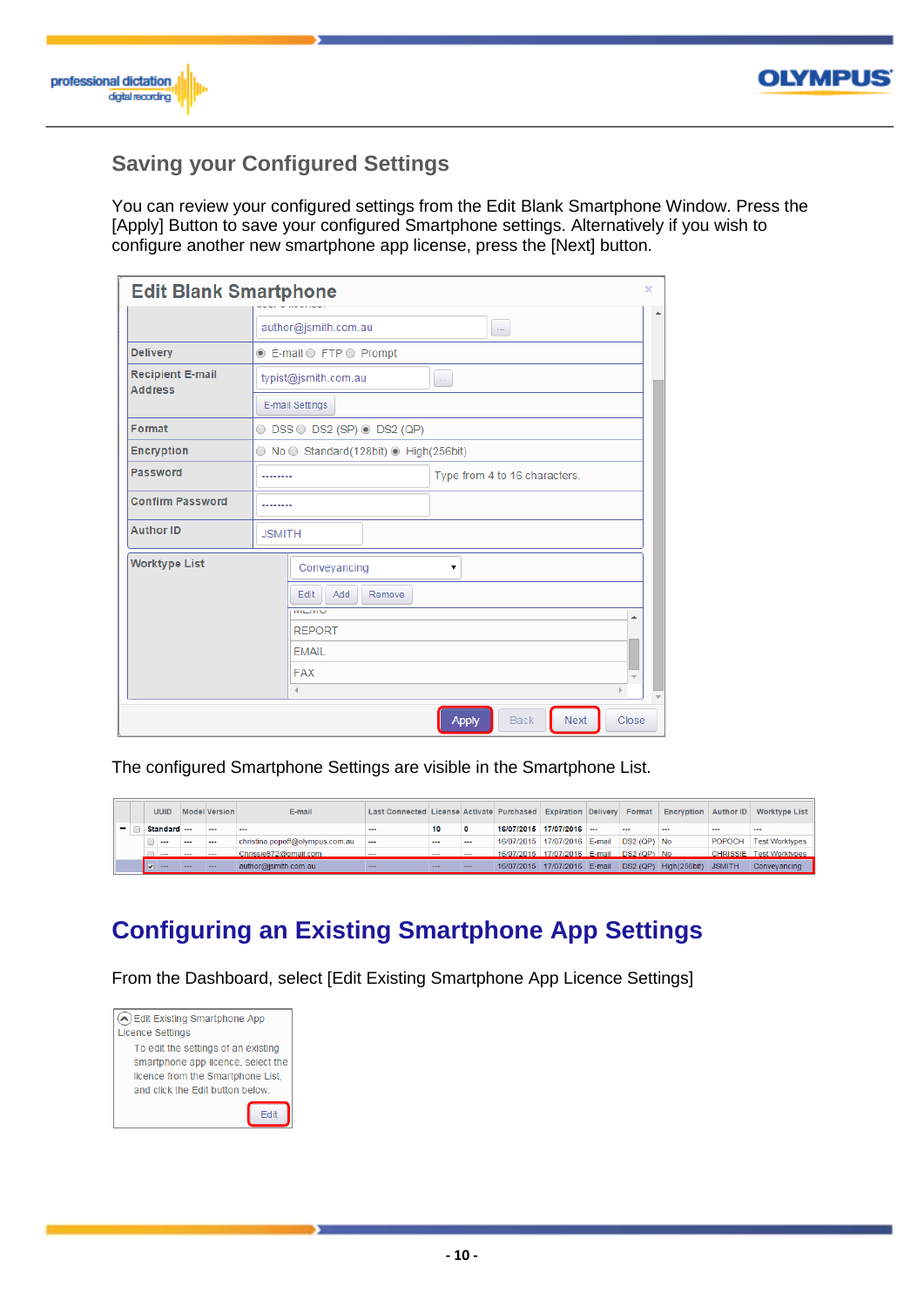



In the Smartphone List select an assigned licence from the list of Standard Licenses by checking the box next to the license.

|   | <b>UUID</b>    |     | <b>Model Version</b> | E-mail                          | Last Connected License Activate Purchased Expiration Delivery |     |          |                              |  | Format       | <b>Encryption   Author ID  </b> |               | <b>Worktype List</b>             |
|---|----------------|-----|----------------------|---------------------------------|---------------------------------------------------------------|-----|----------|------------------------------|--|--------------|---------------------------------|---------------|----------------------------------|
| - | Standard ---   |     |                      | ---                             | ---                                                           | 10  | $\bf{0}$ | 16/07/2015 17/07/2016 ---    |  |              | $- - -$                         | $- - -$       | $- - -$                          |
|   | $\sim$         | --- | ---                  | christina.popoff@olympus.com.au | $-$                                                           | --- | ---      | 16/07/2015 17/07/2016 E-mail |  | DS2 (QP) No  |                                 | <b>POPOCH</b> | Fest Worktypes                   |
|   | $-$            | $-$ | $-$                  | Chrissie872@gmail.com           | ---                                                           | $-$ | $- - -$  | 16/07/2015 17/07/2016 E-mail |  | $DS2(QP)$ No |                                 |               | <b>CHRISSIE</b>   Test Worktypes |
|   | <b>Barnett</b> |     |                      | author@jsmith.com.au            | ---                                                           | --- | $-$      | 16/07/2015 17/07/2016 E-mail |  | DS2 (QP)     | High(256bit)                    | <b>JSMITH</b> | Conveyancing                     |

#### Press the [Edit] Button.

| $\blacktriangle$ ) Edit Existing Smartphone App |
|-------------------------------------------------|
| <b>Licence Settings</b>                         |
| To edit the settings of an existing             |
| smartphone app licence, select the              |
| licence from the Smartphone List.               |
| and click the Edit button below.                |
| Fdit                                            |

The Edit Smartphone Window will be displayed. Here you are able to configure the desired settings for the existing smartphone app licence by following the same configuration steps for configuring new smartphone app settings.

| <b>Edit Smartphone</b><br>×                                                                                           |                                   |                                                          |  |              |             |             |       |
|-----------------------------------------------------------------------------------------------------------------------|-----------------------------------|----------------------------------------------------------|--|--------------|-------------|-------------|-------|
| Smartphone                                                                                                            |                                   | author@jsmith.com.au - JSMITH                            |  | ۷            |             |             |       |
| <b>License Type</b>                                                                                                   |                                   | Standard                                                 |  |              |             |             |       |
| <b>UUID</b>                                                                                                           |                                   |                                                          |  |              |             |             |       |
| <b>E-mail Address</b><br>Specify the Author's e-mail address. This address is used to activate the<br>user's license. |                                   |                                                          |  |              |             |             |       |
|                                                                                                                       |                                   | author@jsmith.com.au<br>$\ldots$                         |  |              |             |             |       |
| <b>Delivery</b>                                                                                                       |                                   | ⊙ E-mail ⊙ FTP ⊙ Prompt                                  |  |              |             |             |       |
| <b>Recipient E-mail</b><br><b>Address</b>                                                                             | typist<br>m.                      |                                                          |  |              |             |             |       |
| E-mail Settings                                                                                                       |                                   |                                                          |  |              |             |             |       |
| Format                                                                                                                |                                   | $\circ$ DSS $\circ$ DS2 (SP) $\circ$ DS2 (QP)            |  |              |             |             |       |
| <b>Encryption</b>                                                                                                     |                                   | $\circ$ No $\circ$ Standard(128bit) $\circ$ High(256bit) |  |              |             |             |       |
| Password                                                                                                              | Type from 4 to 16 characters.<br> |                                                          |  |              |             |             |       |
| <b>Confirm Password</b>                                                                                               |                                   |                                                          |  |              |             |             |       |
| <b>Author ID</b>                                                                                                      | <b>JSMITH</b>                     |                                                          |  |              |             |             |       |
| <b>Worktype List</b>                                                                                                  |                                   | Conveyancing<br>7                                        |  |              |             |             |       |
|                                                                                                                       |                                   |                                                          |  | <b>Apply</b> | <b>Back</b> | <b>Next</b> | Close |

Should you wish to configure multiple existing smartphone licences, you can select the licence to configure by selecting the assigned smartphone details from the 'Smartphone' drop down box.

| <b>Edit Smartphone</b> |                                                                              |  |
|------------------------|------------------------------------------------------------------------------|--|
| <b>Smartphone</b>      | author@jsmith.com.au - JSMITH                                                |  |
| License Type           | christina.popoff@olympus.com.au - POPOCH<br>Chrissie872@gmail.com - CHRISSIE |  |
| <b>UUID</b>            | author@jsmith.com.au - JSMITH                                                |  |